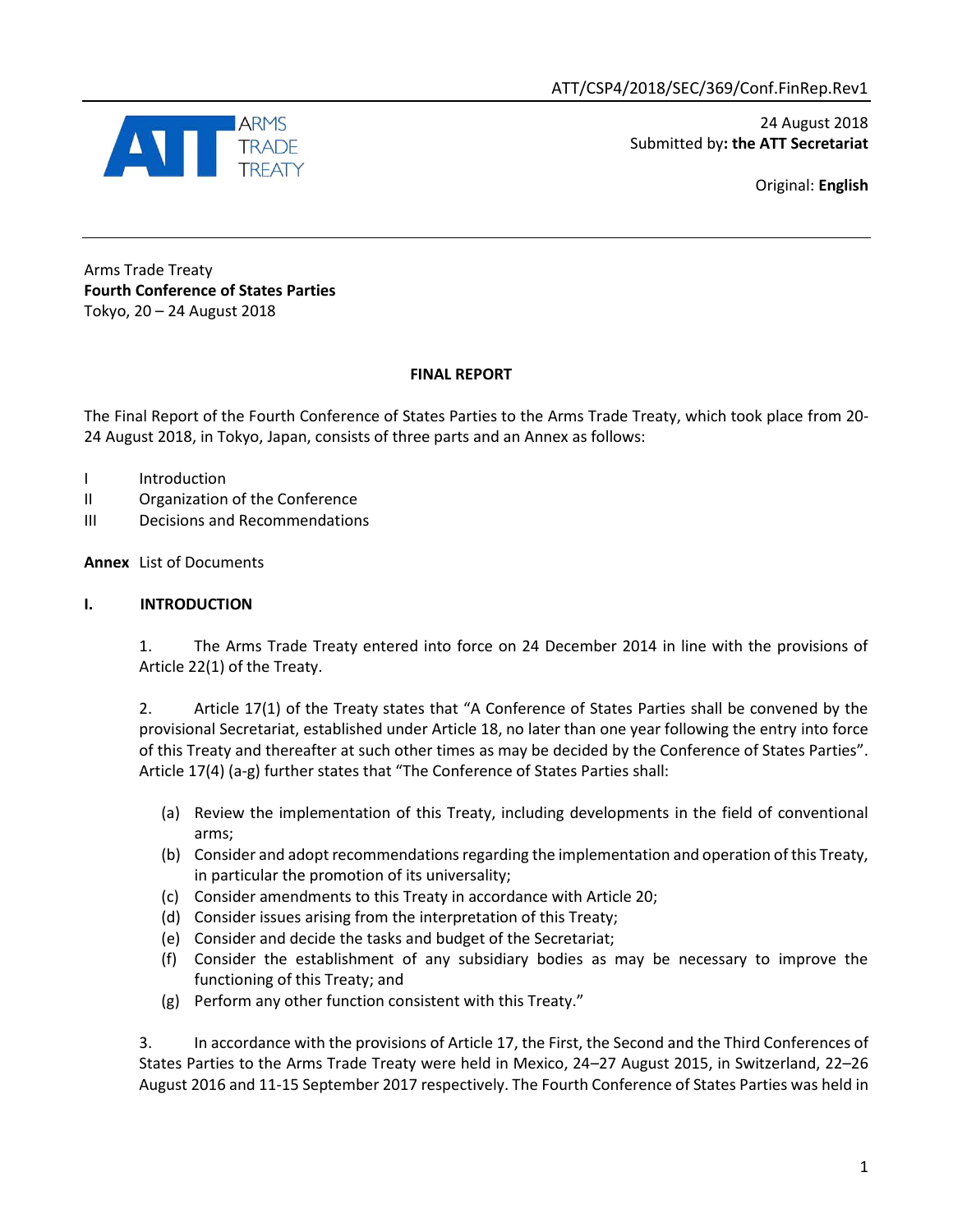Tokyo, Japan, on 20-24 August 2018 in compliance with Article 17. The Conference was held at Hotel Chinzanso in the Tokyo metropole.

4. To support the implementation of the Treaty at the national level, the Voluntary Trust Fund (VTF) established under Article 16(3), made further progress in its work through monitoring the implementation of projects funded in 2017 and approving further projects for funding in 2018. In the short period since its establishment in August 2016, the VTF has presented a viable ATT facility to give effect to international assistance in the practical implementation of the Treaty.

5. To advance effective Treaty implementation, the Third Conference of States Parties established three ATT Working Groups to operate under their respective terms of reference: the Working Group on Effective Treaty Implementation, the Working Group on Transparency and Reporting and the Working group on Treaty Universalization. In the intersessional period of the Fourth Conference of States Parties, the three ATT Working Groups convened two sets of meetings on 06-08 March and 29-31 May 2018, during which States Parties and other stakeholders exchanged information and views on practices and challenges related to Treaty implementation, transparency and reporting, and universalization.

6. To prepare for this Conference, two informal preparatory meetings were convened alongside meetings of the Working Groups on 09 March and 01 June 2018 in Geneva, Switzerland, the seat of the Secretariat to the Treaty.

7. The Secretariat convened the Conference in fulfilment of Article 17(1) of the Treaty. On 22 May 2018, pursuant to Rule 12 of the Rules of Procedure, the Secretariat notified States Parties, Signatory States and the Secretary-General of the United Nations, in his capacity as depositary of the Treaty, of the Conference, its date and venue. Furthermore, the Conference's draft provisional agenda was circulated on 20 June 2018 in accordance with Rule 15.1 of the Rules of Procedure and, on 20 July 2018, all the Conference documents were circulated and made publicly available on the Treaty website at [http://www.thearmstradetreaty.org/.](http://www.thearmstradetreaty.org/)

8. As at 20 August 2018, the opening of the Conference, the Treaty had ninety-five (95) States Parties. In addition two (2) states, Cameroon and Brazil, have ratified the Treaty and the Treaty will enter into force for them on 16 September 2018 and 12 November 2018 respectively. Meanwhile the Treaty has thirty-eight (38) Signatory States that have not yet deposited their instruments of ratification, acceptance or approval.

### **II. ORGANIZATION OF THE CONFERENCE**

9. The Secretariat to the Treaty made arrangements and provided the necessary services for the Conference, including the preparation of this Report.

10. The Conference was held in Tokyo, Japan, 20–24 August 2018 and was attended by 111 States, a number of international and regional organisations and representatives of civil society and industry.

11. Seventy-seven (77) States Parties participated in the work of the Conference in accordance with Rule 1 of the Rules of Procedure: Albania, Antigua and Barbuda, Argentina, Australia, Austria, Belgium, Belize, Benin, Bosnia and Herzegovina, Bulgaria, Burkina Faso, Central African Republic, Chile, Costa Rica, Côte d'Ivoire, Croatia, Cyprus, Czech Republic, Dominica, Dominican Republic, El Salvador, Estonia,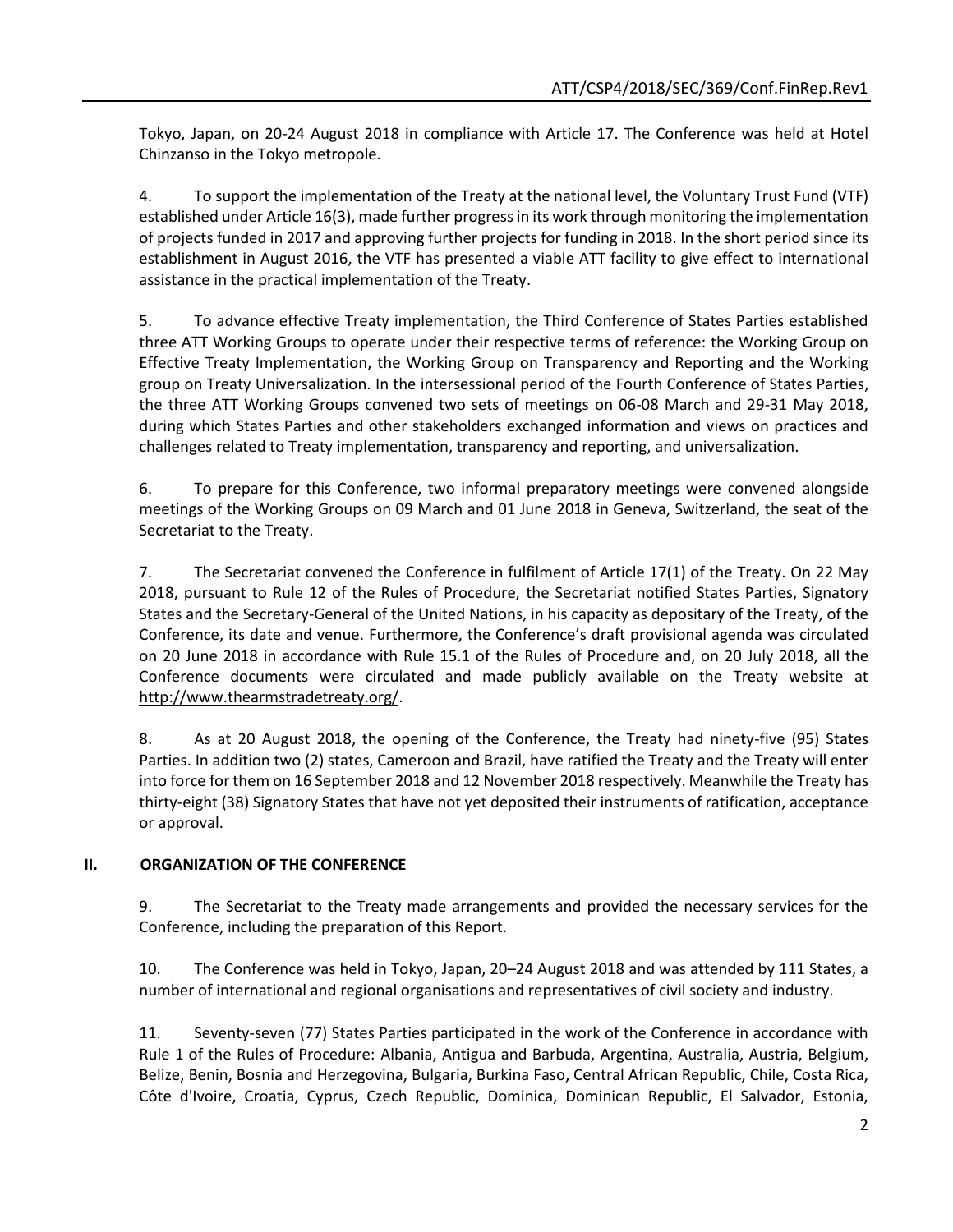Finland, France, Georgia, Germany, Ghana, Greece, Guatemala, Guinea, Honduras, Hungary, Iceland, Ireland, Italy, Jamaica, Japan, Kazakhstan, Latvia, Lesotho, Liberia, Luxembourg, Madagascar, Mali, Mauritius, Mexico, Montenegro, Netherlands, New Zealand, Niger, Nigeria, Norway, Panama, Paraguay, Peru, Poland, Portugal, Republic of Korea, Republic of Moldova, Romania, Samoa, Senegal, Serbia, Sierra Leone, Slovakia, Slovenia, South Africa, Spain, State of Palestine, Sweden, Switzerland, the former Yugoslav Republic of Macedonia, Togo, Tuvalu, United Kingdom of Great Britain and Northern Ireland, Uruguay and Zambia.

12. Brazil and Cameroon who have ratified the Treaty, but for which the Treaty has not yet entered into force, participated in the work of the Conference in accordance with Rule 2 of the Rules of Procedure.

13. Twenty-two (22) Signatory States participated in the work of the Conference in accordance with Rule 2 of the Rules of Procedure: Angola, Burundi, Cambodia, Colombia, Djibouti, Eswatini, Guinea Bissau, Haiti, Israel, Kiribati, Lebanon, Malaysia, Namibia, Palau, Philippines, Singapore, Thailand, Turkey, United Republic of Tanzania, United States of America, Vanuatu and Zimbabwe.

14. The following eight (8) States participated in the work of the Conference as observers in accordance with Rule 3 of the Rules of Procedure: Botswana, Canada, China, Cook Islands, Fiji, Gambia, Oman and Tajikistan.

15. The following seven (7) organisations participated in the work of the Conference as observers in accordance with Rule 4 of the Rules of Procedure: Economic Community of West African States (ECOWAS), European Union (EU), International Committee of the Red Cross (ICRC), Regional Centre on Small Arms (RECSA), United Nations Development Programme (UNDP), United Nations Institute for Disarmament Research (UNIDIR) and the Wassenaar Arrangement.

16. The following thirty-two (32) civil society organizations, including NGOs, international coalitions of NGOs, associations representing industry and implementing agencies, participated in the work of the Conference as observers in accordance with Rule 5.1 and 5.2 of the Rules of Procedure: Action Sécurité Ethique Républicaines (ASER), Associazione Nazionale Produttori Armi e Munizioni Sportive e Civili (ANPAM), Bundesamt für Wirtschaft und Ausfuhrkontrolle (BAFA), Catholic Archdiocese of Johannesbourg, Centre for Armed Violence Reduction (CAVR), Conflict Armament Research (CAR), the Control Arms Coalition with representatives from the following NGOs: Amnesty International (AI), Arias Foundation, Assistance Mission for Africa (AMA), Cameroon Youths Students Forum for Peace (CAMYOSFOP), Caribbean Coalition for Development and the Reduction of Armed Violence (CDRAV), Centre De Formation et de Développement des Ex –combattants (CEDAC), Centre For Peace, Security and Armed Violence Prevention (CPS-AVIP), Centro de Estudios Ecuménicos (CEE), Changemaker: Society for Social and Economic Development, Control Arms, Cri De Secours Contre La Prolifération Des Armes Légères En Afrique (CRISPAL-Afrique), Força Moçambicana para Investigação de Crimes e Reinserção Social (FOMICRES), Forum On Disarmament and Development, Forum on Environment and Development (ForUM), Instituto Sou De Paz, Kenya National Debate Council, Kingston and St. Andrew Action Forum (KSAAF), Leitana Nehan Women's Development Agency, Mwatana Organization for Human Rights, Pacific Small Arms Action Group (PSAAG), PAX, Peace Research Institute Oslo (PRIO), Permanent Peace Movement, Project Ploughshares, Réseau d'action sur les armes légères en Afrique de l'ouest (RASALAO-Mali), Saferworld, Security Research and Information Centre (SRIC), Southern African Centre for the Constructive Resolution of Disputes (SACCORD), Stimson Center, Swedish Peace and Arbitration Society (SPAS), University of Bradford, West African Action Network on Small Arms (WAANSA), Women for Peace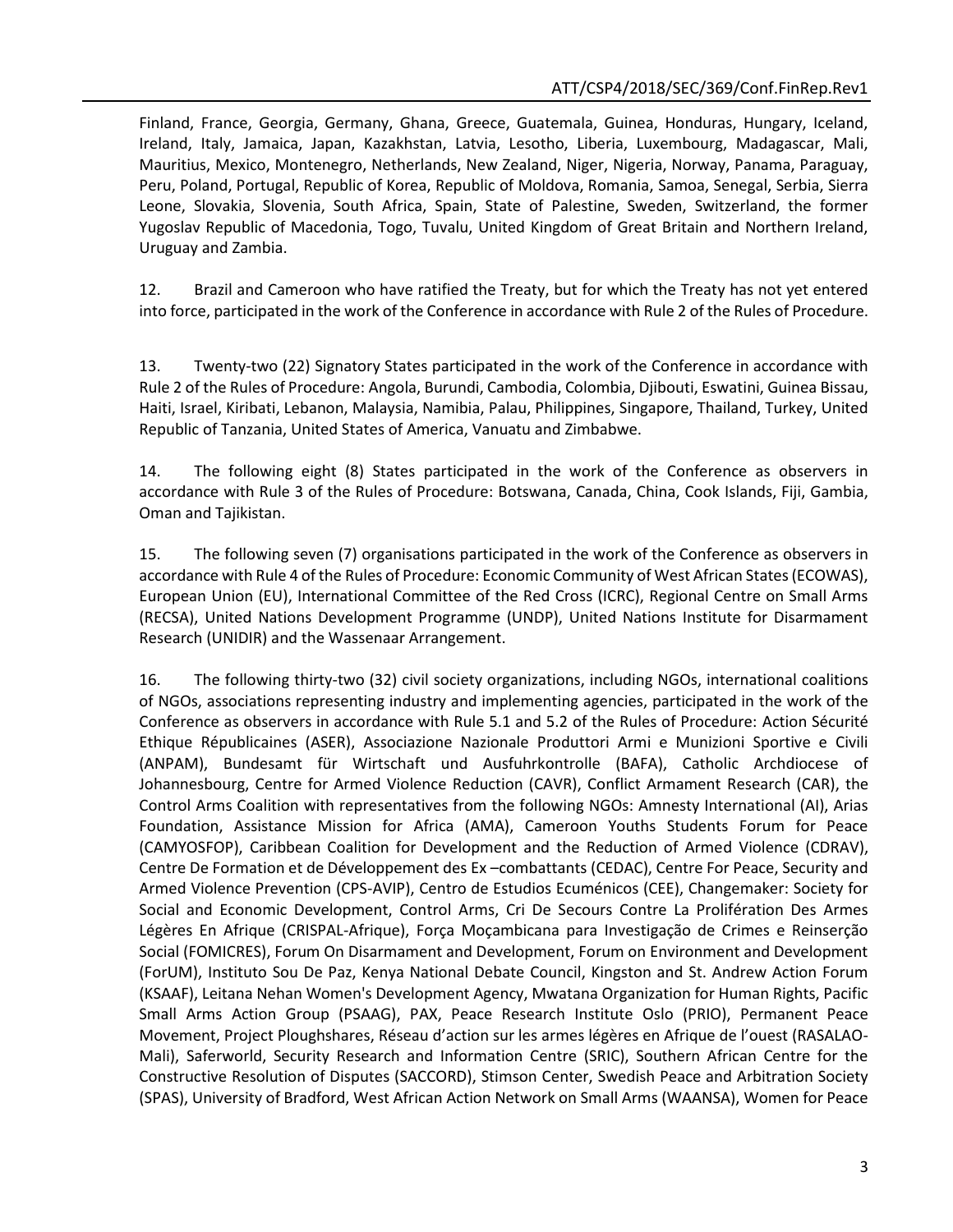and Democracy Nepal (WPD- Nepal). Further participation came with Dynamit Nobel Defence (DND), Elli Kytomaki (Independent Consultant), Expertise France, Flemish Peace Institute, Group for Research and Information on Peace and Security (GRIP), Hiroshima Peace Institute, Japan International Volunteer Center (JVC), Kofi Annan International Peacekeeping Training Centre (KAIPTC), Komaba Toho Junior and Senior High School, Meiji University Research Institute for the History of Global Arms Transfer, Canada's National Firearms Association (NFA), National Rifle Association of America-Institute for Legislative Action (NRA), Network Against Japan Arms Trade (NAJAT), Nonviolence International Southeast Asia, Parliamentarians for Global Action, Peace Boat, Small Arms Survey, Sporting Arms and Ammunition Manufacturers' Institute (SAAMI), Stockholm International Peace Research Institute (SIPRI), Takushoku University, Terra Renaissance, The Heritage Foundation, Universitas Gadjah Mada, Women's International League for Peace and Freedom (WILPF) and Women's Right To Education Programme.

17. In reference to Rule 7.4 of the Rules of Procedure, the Secretariat circulated a draft List of Participants to all States Parties on 17 August 2018, contained in document ATT/CSP4/2018/SEC/368/Conf.PartList, informing them of the composition of all delegations that have registered as Participants to the Conference under Rules 1 and 2 as well as those that have registered to attend as observers under Rules 3, 4, and 5, and requesting any possible objection by a State Party against the representation of a delegation of a State Party, Signatory State or observer at the Conference to be presented to the President no later than 10:00 local time, Saturday 18 August 2018. No such objection was presented.

18. At its opening session, the Conference was opened by His Excellency Mr. Taro KONO, Minister for Foreign Affairs, Government of Japan. A statement was delivered to the Conference by Dr. Helen DURHAM, Director of International Law and Policy, International Committee of the Red Cross. In addition, a testimony was provided by Ms. Shobha SHRESTHA, Control Arms, Women for Peace and Democracy, Nepal.

19. During the same session, the Conference received a video message from H.E. Ms. Izumi NAKAMITSU, Under-Secretary-General and UN High Representative for Disarmament Affairs, and Ms. Anja KASPERSEN, Director of the Geneva Branch of the United Nations Office for Disarmament Affairs, delivered a statement on the status of the Treaty.

### **III. DECISIONS AND RECOMMENDATIONS**

20. At its first plenary session on 20 August 2018, under item 2, the Conference adopted its Agenda referenced ATT/CSP4/2018/SEC/341/Conf.Agenda.

21. At the same plenary session and in accordance with Rule 10 of the Rules of Procedure, the Conference confirmed Mr. Dumisani DLADLA, in his capacity as the Head of the Secretariat, as the Secretary of the Conference.

22. Recognizing the importance of effective Treaty implementation in advancing the object and purpose of the Treaty, the Conference considered the Working Group on Effective Treaty Implementation Chair's Draft Report to CSP4, contained in document ATT/CSP4.WGETI/2018/CHAIR/355/Conf.Rep. It endorsed the conclusion by the Working Group Chair regarding the merit of addressing the implementation of specific ATT articles in dedicated sub-working groups as well as the importance of taking work forward, during the intersessional period of the Fifth Conference of States Parties, in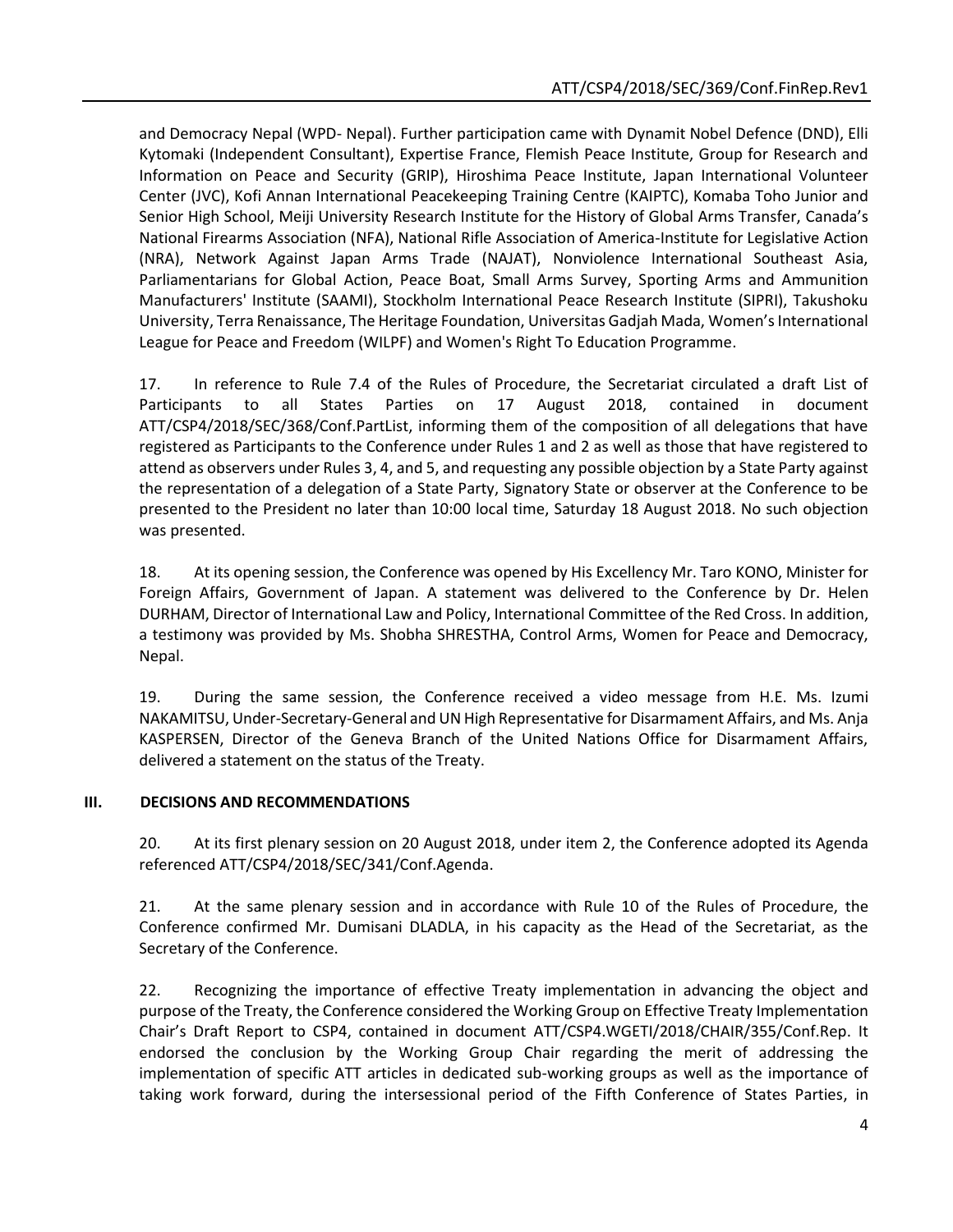particular, on Articles 5, 6, 7 and 11, and taking into account the issues identified for further work in the report.

23. Furthermore, the Conference welcomed the documents listed below, contained as annexes to the report of the Working Group on Effective Treaty Implementation, as living documents of a voluntary nature to be reviewed and updated regularly by the Working Group, as appropriate, and posted on the ATT website:

- a. List of possible reference documents to be considered by States Parties in Article 5 implementation, (Annex A to the Chair's report),
- b. List of possible reference documents to be considered by States Parties in conducting risk assessment under Article 7, (Annex B to the Chair's report),
- c. List of possible reference documents to be considered by States Parties to prevent and address diversion (Annex C to the Chair's report),
- d. Possible measures to prevent and address diversion, (Annex D to the Chair's report),
- e. Possible voluntary guiding and supporting elements in implementing obligations under Article 6(1), (Annex E to the Chair's report),
- f. Elements of a 'welcome pack' for new States Parties, (Annex F to the Chair's report),
- g. Elements of reference documents to establish a national control system, (Annex G to the Chair's report).

24. The Conference emphasized the significance of transparency and reporting as highlighted in the overview presentation by the Secretariat on the current status of reporting under the Treaty. The Conference considered the Working Group on Transparency and Reporting Co-chairs' Draft Report to CSP4, contained in document ATT/CSP4.WGTR/2018/CHAIR/358/Conf.Rep, and:

- a. Adopted the Co-chairs' document entitled "Outreach strategy on reporting", (Annex A to the Cochair's report).
- b. Called on relevant stakeholders, including international assistance providers, and interested States Parties to discuss the possible organization of regional information sessions on reporting.
- c. Requested the WGTR co-chairs and the ATT Secretariat to investigate the willingness of States Parties to offer basic support to other States Parties on reporting and consider options for announcing those willing to offer such support, including through an indication in the database of States Parties' national points of contact, using the information exchange portal for this, or having a list of willing reporting focal points on the reporting webpage.
- d. Welcomed the development of the information exchange portal on the ATT IT platform in order to facilitate exchanges between States Parties and emphasizes the need for a holistic approach to future changes and improvements, in order to allow exchanges on all relevant topics.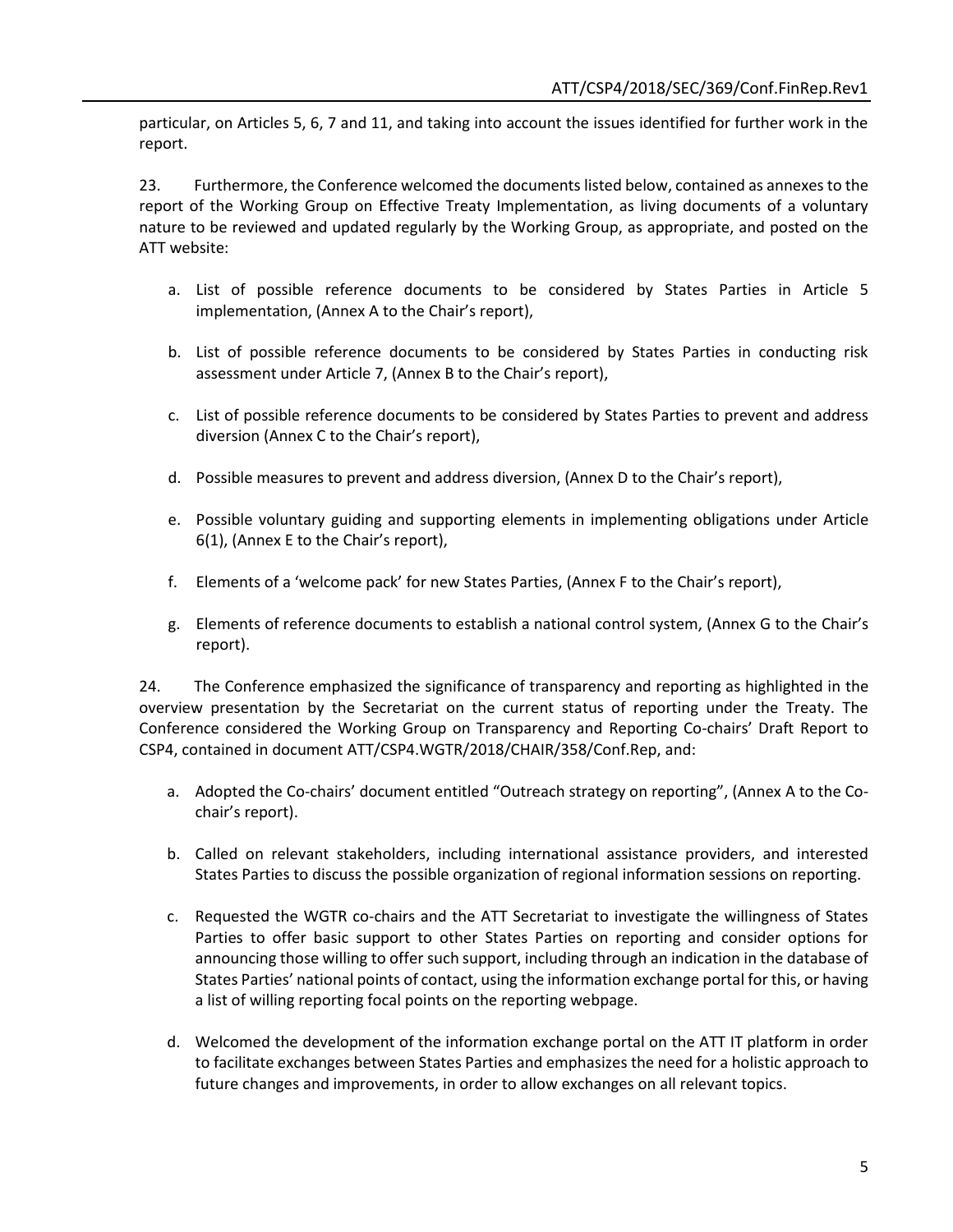- e. Endorsed a three-tier approach to sharing information on diversion, subject to each State's national laws, practices or policies: 1) policy-level exchanges on diversion in the sub-working group on Article 11 of the Working Group on Effective Treaty Implementation; 2) intersessional exchange of policy-related and relevant operational information via the information exchange portal that is under development; and 3) an informal meeting among interested States Parties (and possibly signatory States) to discuss concrete cases of detected or suspected diversion that they are dealing or have dealt with.
- f. Supported the creation of an informal consultative group of participants of the Working Group on Transparency and Reporting to consider and propose future changes and improvements to the IT platform, including the web-based reporting functionality and the information exchange portal, and requests the ATT Secretariat to involve the consultative group in the future work on relevant aspects of the IT platform.
- g. Endorsed the standing agenda-items and the recurring and specific tasks for the Working Group on Transparency and Reporting in the period between the Fourth Conference of States Parties and the Fifth Conference of States Parties, (Annex B to the Co-chairs' report).

25. Acknowledging the importance of universal adherence to the Treaty, the Conference welcomed new States Parties to the Treaty and all Treaty universalization efforts undertaken, in particular those of the President of the Fourth Conference of States Parties, Ambassador Nobushige TAKAMIZAWA, and his team. To take forward Treaty universalization, acknowledging and building on efforts by successive presidencies, the Conference considered the report of Co-chairs of the Working Group on Treaty Universalization, contained in document ATT/CSP4.WGTU/2018/CHAIR/356/Conf.Rep, and:

- a. Re-endorsed the Initial Work Plan (Rev 3), in Annex B to the report of the Working Group on Treaty Universalization to CSP3 (ATT/CSP3.WGTU/2017/CHAIR/160/Conf.Rep), and directed the Working Group to focus its attention on the following approaches in the period between the Fourth Conference of States Parties and the Fifth Conference of States Parties:
	- i. Targeting regions with the lowest numbers of States Parties;
	- ii. Taking advantage of the Working Group Co-Chairs' states of origin and seeking the assistance of States Parties from focus regions to facilitate universalization efforts in those regions;
	- iii. Engaging with parliamentarians, on a continuous basis, to facilitate domestic ratification processes; and
	- iv. Utilizing regional events, as appropriate, to engage with a broad range of stakeholders involved in the ATT.
- b. Tasked the Working Group to develop a universalization toolkit relying on the elements contained in Annex B of the Co-chair's report, in the period leading up to the Fifth Conference of States Parties.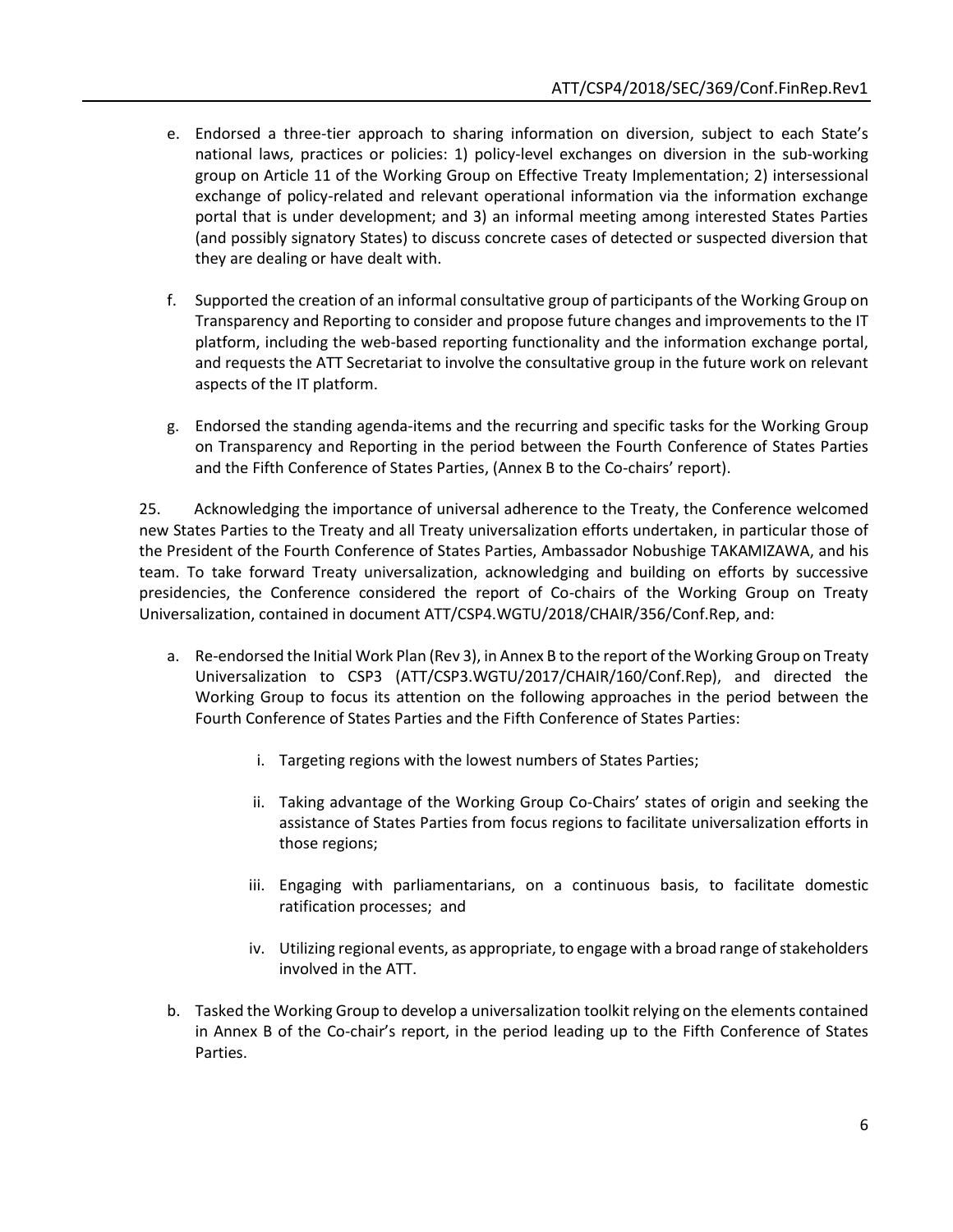c. Encouraged the Working Group to consider all sources of information, as appropriate, in planning its future activities.

26. The Conference agreed that all the ATT Working Groups should, within the context of their existing terms of reference, adopt working methods that deliver tangible assistance to States Parties in implementing the Treaty at a national level. These methods would, amongst others, include working intersessionally to make up for the limited time. The Conference also encouraged the ATT Working Groups to coordinate their work in order to avoid duplicating efforts. To further enhance and coordinate the work of the Working Groups and facilitate pre-sessional work, the Conference encouraged CSP Presidents to make early appointment of Chairs of the Working Groups.

27. The Conference welcomed the summary of the Joint Session of the ATT Working Groups on Sustainable Development Goals (SDGs) held on 01 June 2018, which confirmed that ATT implementation can contribute to the achievement of SDGs and strengthen the narrative on the benefits of joining the Treaty. In view of this, the Conference decided that the three ATT Working Groups should continue to explore the linkages between the Treaty and the SDGs that are relevant to their mandates in the context of their respective work plans. The Conference agreed that, moving forward, the Co-chairs of the Working Groups should continue to promote the linkages between the ATT and the SDGs, and identify appropriate opportunities to raise the issue as their work progresses.

28. The Conference welcomed the President's non-paper summarizing his views on the outcomes of consultations he conducted regarding the procedure for holding closed meetings of ATT Working Groups. To that end, the Conference agreed that the current terms of reference of the ATT Working Groups form a good basis for the present operation of the ATT Working Groups. The terms of reference of the Working Groups should be kept under review.

29. The Conference re-emphasized the importance of the ATT Voluntary Trust Fund, a facility established under Article 16(3) of the Treaty to give effect to international implementation assistance to States. The Conference welcomed the work of the Voluntary Trust Fund undertaken in the 2017-2018 period, as reflected in the document ATT/VTF/2018/CHAIR/359/Conf.Rep, with respect to consolidation of the VTF governance infrastructure, management of received financial contributions, monitoring the 2017 VTF funded projects and evaluation and approval of proposals for funding in the 2018 project cycle. The Conference again expressed appreciation to the States that have made voluntary financial contributions to the Fund and encouraged all other States, in a position to do so, to contribute to the Fund in support of effective national Treaty implementation.

- 30. Furthermore, the Conference took the following decisions regarding the VTF:
	- a. Adopted the amendments to the VTF Terms of Reference as contained in the document referenced ATT/VTF18/2018/SEC/251/ToR.Cons.Dr.v1.Rev1.
	- b. Noted the 'Guidance for the Selection of Project Proposals' as contained in the document referenced ATT/VTF18/2018/CHAIR/315/SCGuidance.
	- c. Welcomed the plan for the VTF to conduct further work to improve its process through, amongst other things, the development of 'Guidance for VTF Project Evaluation' and further guidance material for potential VTF applicants.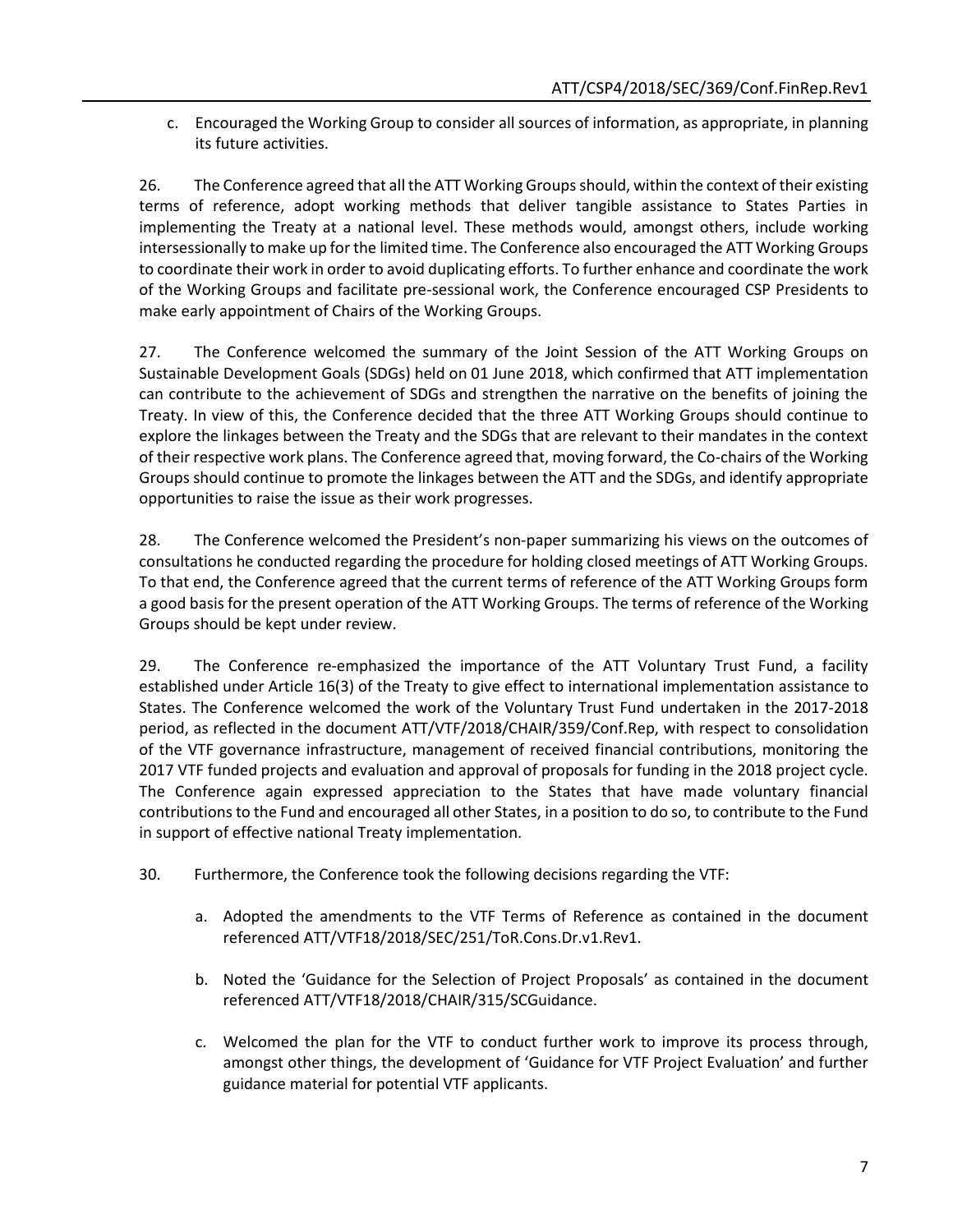d. Welcomed the decision for the VTF to undertake further outreach activities to promote the VTF in the period leading up to the Fifth Conference of States Parties.

31. The Conference welcomed the activity report submitted by the Secretariat contained in document ATT/CSP4/2018/SEC/351/Conf.SecRep and noted the conclusion of the process to select an additional member (60% part time) of the ATT Secretariat to assist with the administration of the Voluntary Trust Fund. The Conference further noted the imminent launch of an improved Secretariat IT system to support the work of the Secretariat and the ATT process.

32. The Conference also approved the Secretariat provisional budget as contained in document ATT/CSP4/2018/SEC.FIN/311/Conf.2018Bud.

33. The Conference welcomed the activity report submitted by the Management Committee contained in document ATT/CSP4.MC/2018/MC/352/Conf.Rep.

34. With respect to the review of arrangements for the ATT sponsorship programme pursuant to the decision of the Second Conference of States Parties, the Conference decided that, in view of the Secretariat's changed circumstances and other findings presented by the Management Committee, the administration of the ATT sponsorship programme should be entrusted to the ATT Secretariat from the Fourth Conference of States Parties, with the understanding that: 1) this will not curtail the Secretariat's ability to fulfil its functions in full; and 2) the Management Committee will report on the ATT Secretariat's performance on the administration of the sponsorship programme at the Sixth Conference of States Parties. The Conference further decided that 8% of sponsorship funds will be allocated to the administration of the ATT sponsorship programme by the ATT Secretariat. In addition, the Conference directed the Secretariat and the Management Committee to elaborate the necessary protocols governing the administration of the ATT sponsorship programme by the ATT Secretariat, in consultation with States Parties and Signatory States, including a protocol to guide the selection process of the ATT sponsorship programme in order to ensure transparency, efficiency and impartiality in the work of the programme. The Conference re-emphasised the importance of the ATT sponsorship programme in facilitating broad participation in Conferences of States Parties and meetings of the Working Groups.

35. In reference to decisions of the Third Conference of States Parties regarding ATT financial contributions, the Conference, again, expressed deep concern about the unpaid contributions of States and called on States that have not done so to address their financial obligations in a prompt and timely manner. The Conference highlighted the risks that the ATT process and its essential activities, including the organization of future ATT meetings, will face if the situation is not addressed.

36. Following its tasking by the Third Conference of States Parties, the Management Committee presented its report (referenced ATT/CSP4.MC/2018/MC/353/Conf.UnpaidContr) setting out recommendations to address the issue of unpaid assessed contributions. After consideration, the Conference decided:

a. To task the ATT Secretariat and the Management Committee to implement the administrative measures to address some of the causes of delayed and non-payment of assessed contributions as outlined in Table 1 of the Management Committee report.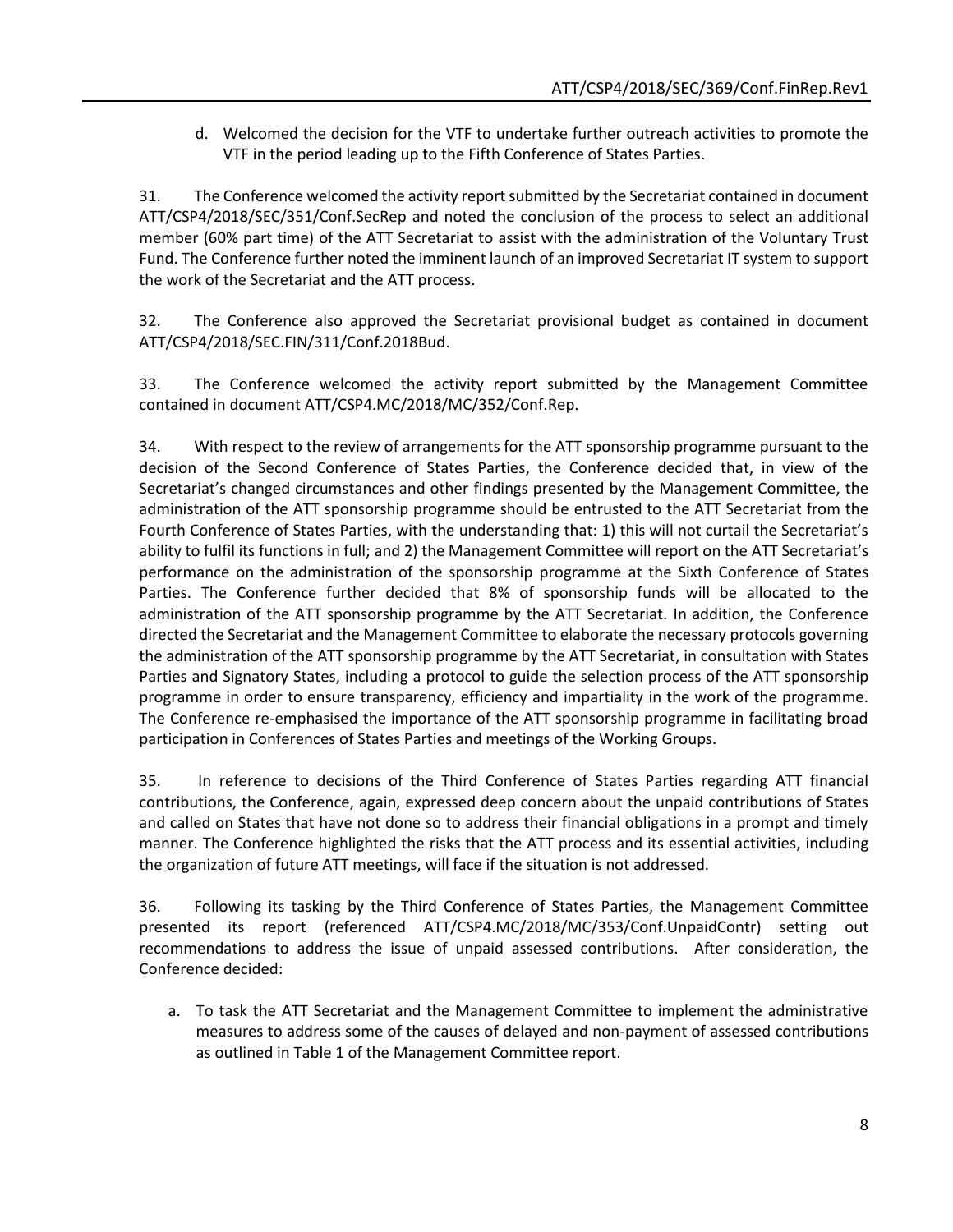- b. To mandate the Management Committee to further explore options to address problems related to financial liquidity, including the feasibility of establishing a reserve fund, with a view to putting forward proposals to be considered at the Fifth Conference of States Parties.
- c. To mandate the Management Committee to undertake further work and prepare a detailed proposal to address the problem of assessed contributions in accordance with the Financial Rules, for consideration at the Fifth Conference of States Parties.
- d. To include financial issues on the agenda during the intersessional process between the Fourth Conference of States Parties and the Fifth Conference of States Parties.

37. The Conference decided to hold its next formal annual session, the Fifth Conference of States Parties, in Geneva, Switzerland on 26 – 30 August 2019, at the Centre International de Conférences Genève (CICG), a venue generously provided for by the Swiss government. Furthermore, the Conference decided that the informal preparatory meetings and the meetings of the Working Groups will also be held in Geneva, Switzerland, with dates to be confirmed by the President of the Fifth Conference of States Parties.

38. Pursuant to Article 17(3) of the Treaty, the Conference adopted the budget for the Fifth Conference of States Parties, submitted by the Secretariat as contained in document ATT/CSP4/2018/SEC.FIN/311/Conf.2019Bud, including costs for the informal preparatory meetings and meetings of the ATT Working Groups. The Conference further decided costs for informal preparatory and Working Groups meetings shall include costs for document translation and in-session interpretation. The Conference emphasised that any indirect meeting costs, such as for travel and accommodation, shall be borne by participants.

39. Pursuant to Rule 9.1 of the Rules of Procedure, the Conference elected, by acclamation, Ambassador Jānis KĀRKLIŅŠ of Latvia as the President of the Fifth Conference of States Parties.

40. Pursuant to the same Rule, the Conference elected, by acclamation, Benin, Chile, Ireland and the Republic of Korea as the four (4) vice-Presidents for the Fifth Conference of States Parties.

41. Pursuant to Article 6 of the VTF Terms of Reference, the Conference decided to appoint Australia, Chile, Finland, Germany, Japan, Madagascar*,* Mauritius, Mexico, New Zealand, Norway, South Africa, Sweden, Switzerland, the Netherlands, and the United Kingdom to serve on the VTF Selection Committee for two years, from the Fourth Conference of States Parties to the Sixth Conference of States Parties.

42. Pursuant to Article 17(4)(f) of the Treaty and Rule 42 of the Rules of Procedure, the Conference mandates the President of the Fifth Conference of States Parties to appoint the Chairs of the ATT Working Groups for a period until the conclusion of the following Conference of States Parties.

43. In reference to the decision of the Third Conference of States Parties articulated in paragraph 45 of the Final Report (ATT/CSP3/2017/SEC/184/Conf.FinRep.Rev1), the President held informal consultations. The Conference noted that many views and options for resolving the issue of regional representation in the context of the Terms of Reference of the Management Committee were raised in the informal consultations conducted by the President. The Conference decided to further discuss and explore the issue during the informal preparatory process of the Fifth Conference of States Parties and requests the President to present a proposal for consideration at the Fifth Conference of States Parties.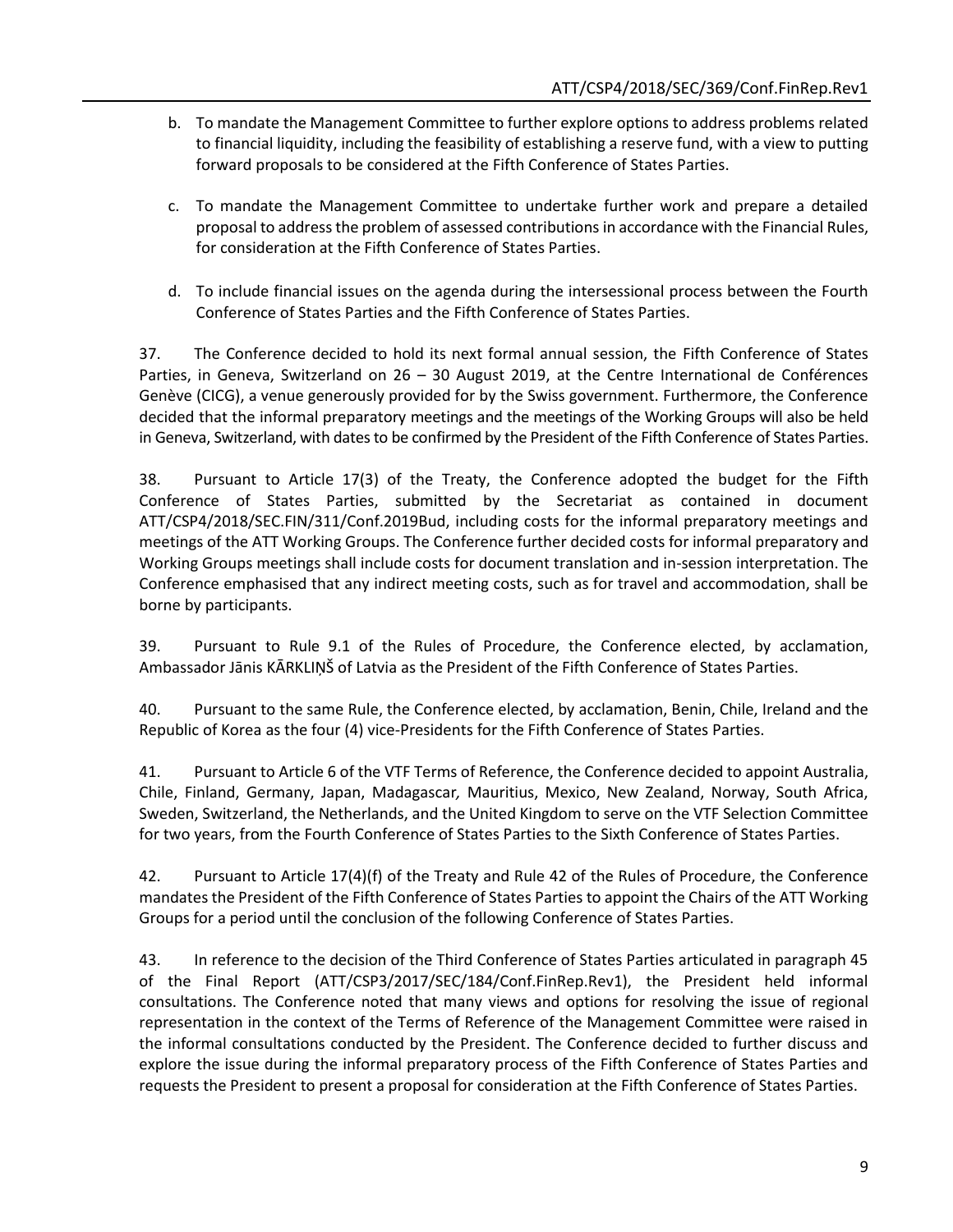44. The Conference noted the proposal to consider the possible expansion of the membership of the Management Committee, which was raised during the informal consultations in the context of the Terms of Reference of the Management Committee. The Conference invited interested states to submit a detailed proposal on this matter to the Conference for consideration during the informal preparatory process of the Fifth Conference of States Parties.

45. The Conference warmly thanked Ambassador Nobushige TAKAMIZAWA of Japan for his dedication and for the outstanding work done by the President and his team in advancing the interests of the Treaty, supporting States, and skilfully leading the intersessional work, which, together with his chairmanship, resulted in a successful Fourth Conference of States Parties.

46. At its last plenary meeting on Friday 24 August 2018, the Conference adopted its Final Report contained in document ATT/CSP4/2018/SEC/369/Conf.FinRep, and as orally amended to be issued as document ATT/CSP4/2018/SEC/369/Conf.FinRep.Rev1.

\*\*\*//\*\*\*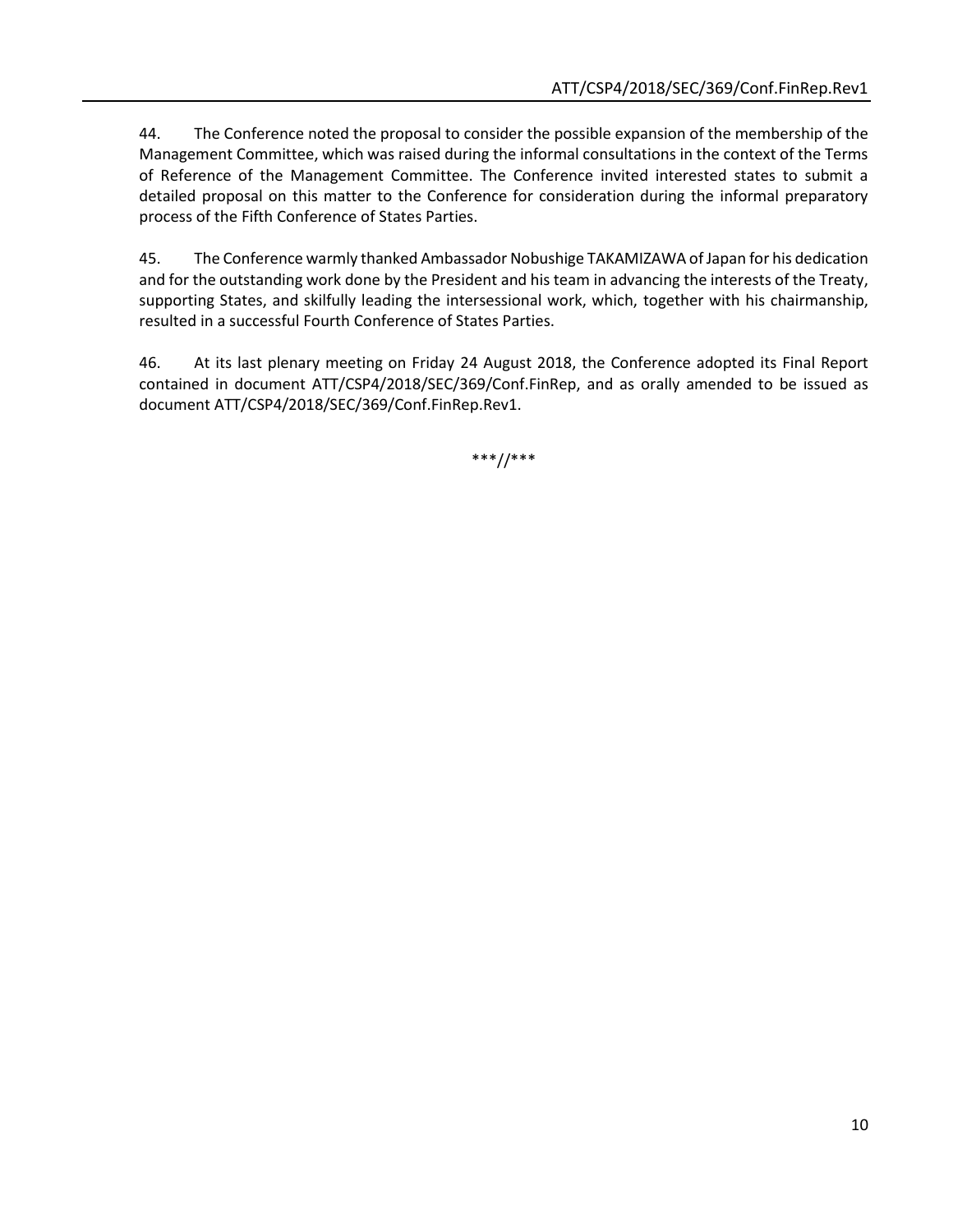## **ANNEX**

# **LIST OF DOCUMENTS**

| ATT/CSP4/2018/SEC.FIN/311/Conf.2019Bud   | ATT Provisional budget estimates for the<br>financial year 2019, submitted<br>the<br>by<br>Secretariat                |
|------------------------------------------|-----------------------------------------------------------------------------------------------------------------------|
| ATT/CSP4/2018/SEC/341/Conf.Agenda        | Provisional<br>Agenda,<br>submitted<br>the<br>by<br>President                                                         |
| ATT/CSP4/2018/SEC/349/Conf.PoW           | Provisional Programme of Work, submitted by<br>the President                                                          |
| ATT/CSP4/2018/SEC/350/Conf.AnnPoW        | Provisional Annotated Programme of Work,<br>submitted by the President                                                |
| ATT/CSP4/2018/SEC/351/Conf.SecRep        | Report on the ATT Secretariat's activities for<br>the period 2017/2018, submitted by the<br>Secretariat               |
| ATT/CSP4.MC/2018/MC/352/Conf.Rep         | Report on the Management Committee's<br>activities for the period 2017/2018, submitted<br>by the Management Committee |
| ATT/CSP4.MC/2018/MC/353/Conf.UnpaidContr | Draft proposal: unpaid financial contributions,<br>submitted by the Management Committee                              |
| ATT/CSP4.MC/2018/MC/354/Conf.SponsProgr  | The ATT sponsorship programme: review of the<br>current arrangements, submitted by the<br>Management Committee        |
| ATT/CSP4.WGETI/2018/CHAIR/355/Conf.Rep   | ATT Working Group on Effective Treaty<br>Implementation - Chair's Draft Report to CSP4                                |
| ATT/CSP4.WGTU/2018/CHAIR/356/Conf.Rep    | ATT Working Group on Treaty Universalization<br>- Co-chairs' Draft Report to CSP4                                     |
| ATT/CSP4.WGTR/2018/CHAIR/357/M2.SumRep   | ATT Working Group on Transparency and<br>Reporting - Co-chairs' report of 31 May 2018<br>meeting                      |
| ATT/CSP4.WGTR/2018/CHAIR/358/Conf.Rep    | ATT Working Group on Transparency and<br>Reporting - Co-chairs' Draft Report to CSP4                                  |